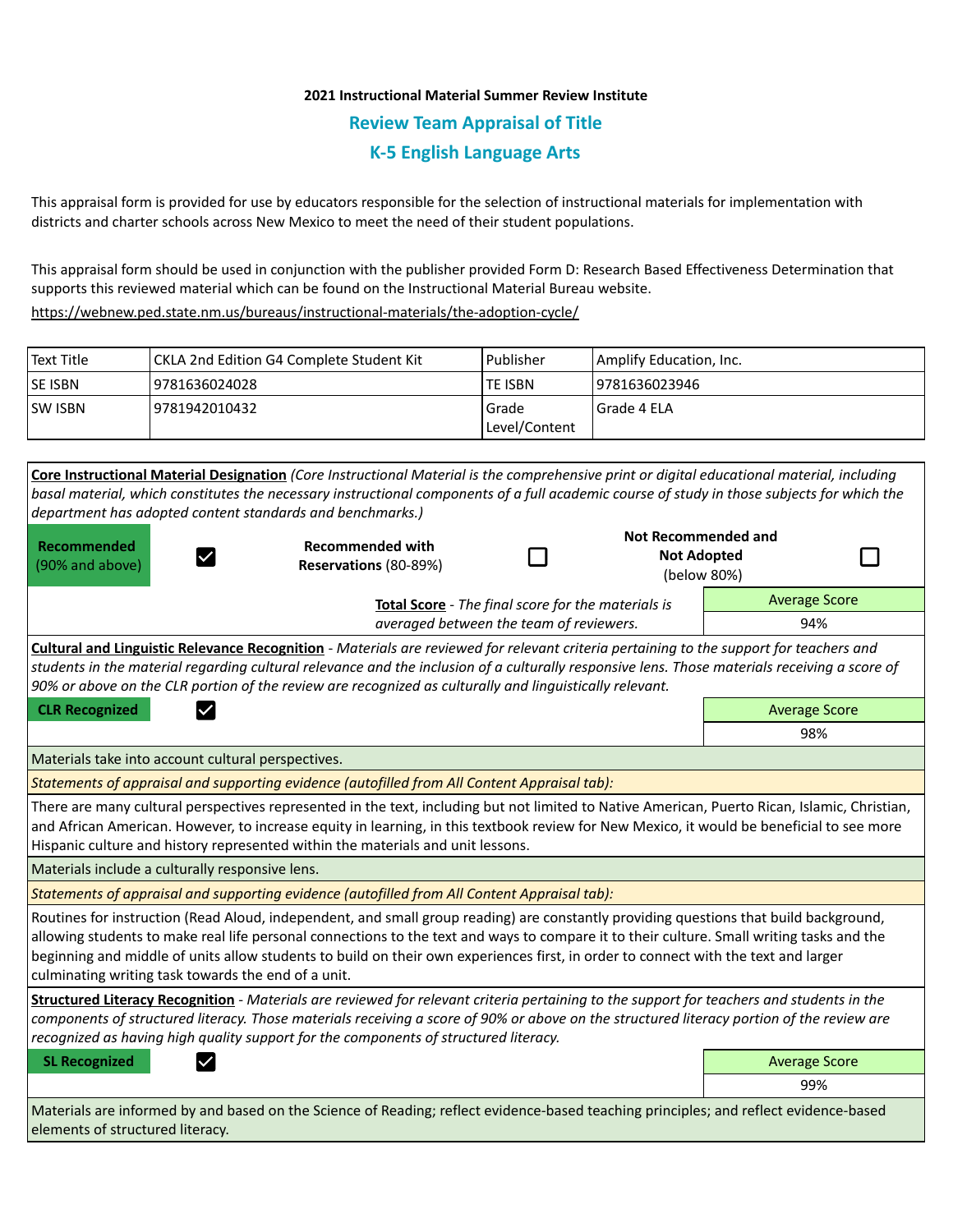*Statements of appraisal and supporting evidence (autofilled from Structured Literacy/ELA Content Appraisal tab):* 

Materials are paced and structured so that foundational skills and concepts are reviewed and introduced first and mastered before more complex skills are introduced. Teacher instruction is explicit and uses an I do, We do, You do routine during introduction to content, guided independent reading routines, and close reads. Writing, Reading, Vocabulary, Comprehension, Grammar, Morphology and Spelling (with activities that include Phonics) are routine in every lesson, but Phonemic awareness is not addressed in core instruction. It is only found in Intervention Toolkit for students in need of remediation.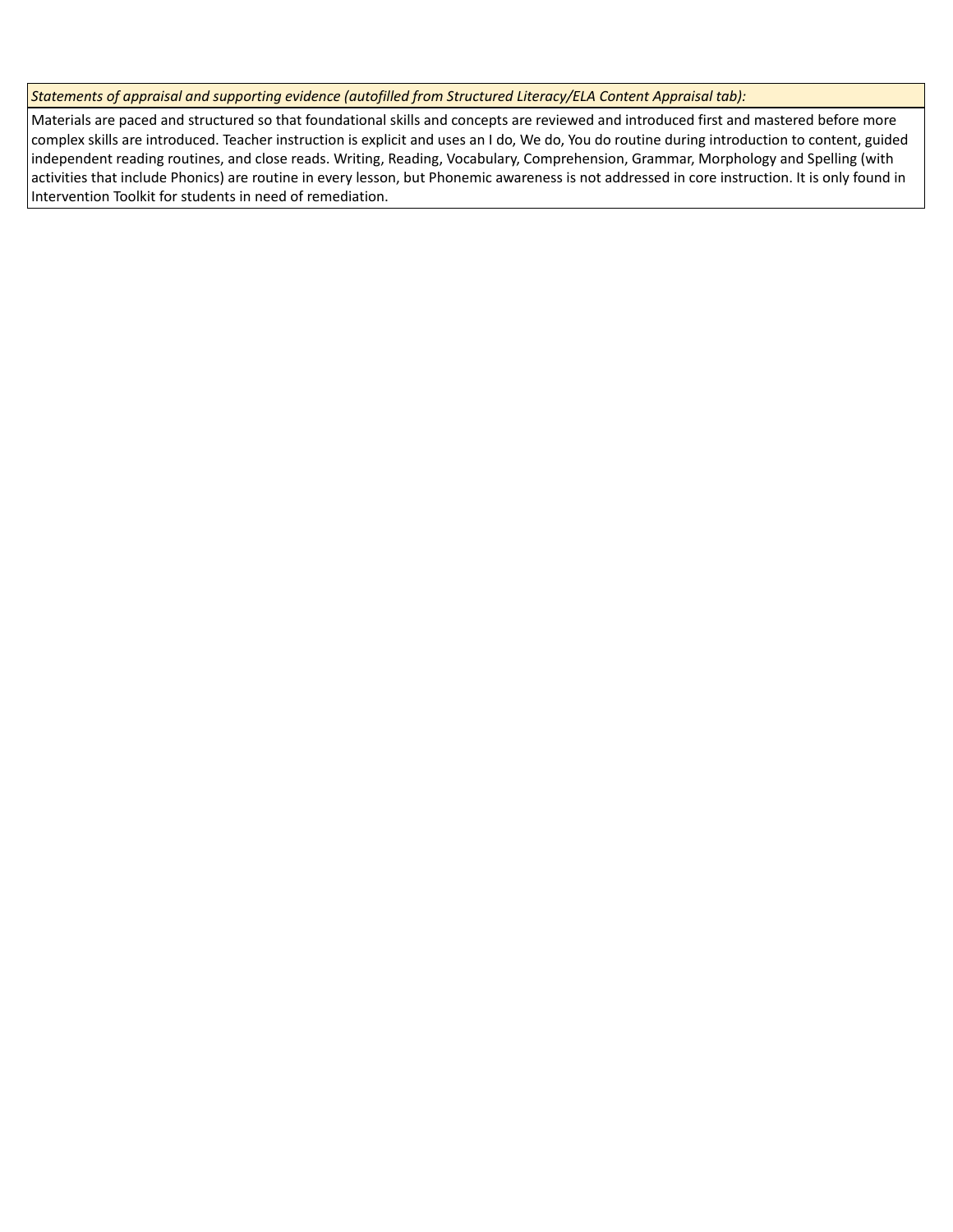**Standards Review** *- Materials are reviewed for alignment with the state adopted content standards, benchmarks and performance standards.*

Average Score

92%

Materials align with grade level ELA standards overall.

*Statements of appraisal and supporting evidence:* 

Materials align to grade level standards and interests. Although we found citations for the standards RL.4.7, RL.4.9, RI.4.10, W.4.7, and SL. 4..6, they are not listed in the scope and sequence. The standards that are listed in the scope and sequence, as well as the primary focus at the beginning of each lesson, are taught explicitly and in a progression that is cognitively appropriate to grade level and age. The scope and sequence is helpful to see what topics are in each unit; however, there isn't a document that the teacher can utilize if they are wanting to easily look to see where standards are specifically located and addressed vertically in the units and materials. Standards in the scope and sequence document provided are sometimes different when you look at the actual lessons.

Materials align to reading standards.

*Statements of appraisal and supporting evidence:* 

Most reading standards, informational and literary, are addressed and aligned throughout the program, with a variety of genres and text complexities available in print and digital format in English and Spanish. Reading routines are set up for read aloud, independent reading, and group reading instruction and focus on close reading strategies, evidence based learning, and response to text using scaffolded and differentiated learning opportunities within teaching routines for all levels of learners.

Materials align to writing standards.

*Statements of appraisal and supporting evidence:* 

All writing standards are addressed, aligned, and embedded within the reading instruction. Writing lessons are scaffolded with graphic organizers, oral discussions, sentence stems, checklists, and rubrics to enhance instruction for all. However, opportunities for students to learn and use technology and keyboarding skills are not addressed as lessons, only mentioned in TE in statements like, "if students are publishing on a computer" which does not address W.4.6. Also, W.4.9a and W.4.9b are not addressed as a writing standard in the TE. Students only discuss the topic of the standard with teacher guidance; they are not instructed on how to put it into a written piece or even put it into writing.

Materials align to speaking and listening standards.

*Statements of appraisal and supporting evidence:* 

The materials are strong in supporting speaking and listening standards. They offer a wide range of activities to guide students through their learning. Rubrics are provided to help students create and deliver readers' theatres, presentations, and experiments that support the texts. Collaborative learning is guided in pairing and grouping students, differentiated tasks, and is always encouraged.

Materials align to language standards.

*Statements of appraisal and supporting evidence:* 

Online materials, as well as text materials, offer resources and lessons to address language standards. Language standards are usually addressed in the language routine in every lesson for 15 minutes. They are also embedded in the speaking and listening activities, vocabulary, and with spelling and writing lessons. There is an online app that addresses word mastery in 3 ways: Introduction Activities help students learn a word's definition and apply it in a particular context; Exploration Activities help students learn other possible meanings of the word, understand a word's relationship to context, and use the word without scaffolding; and Immersion Activities equip students with a nuanced understanding of vocabulary.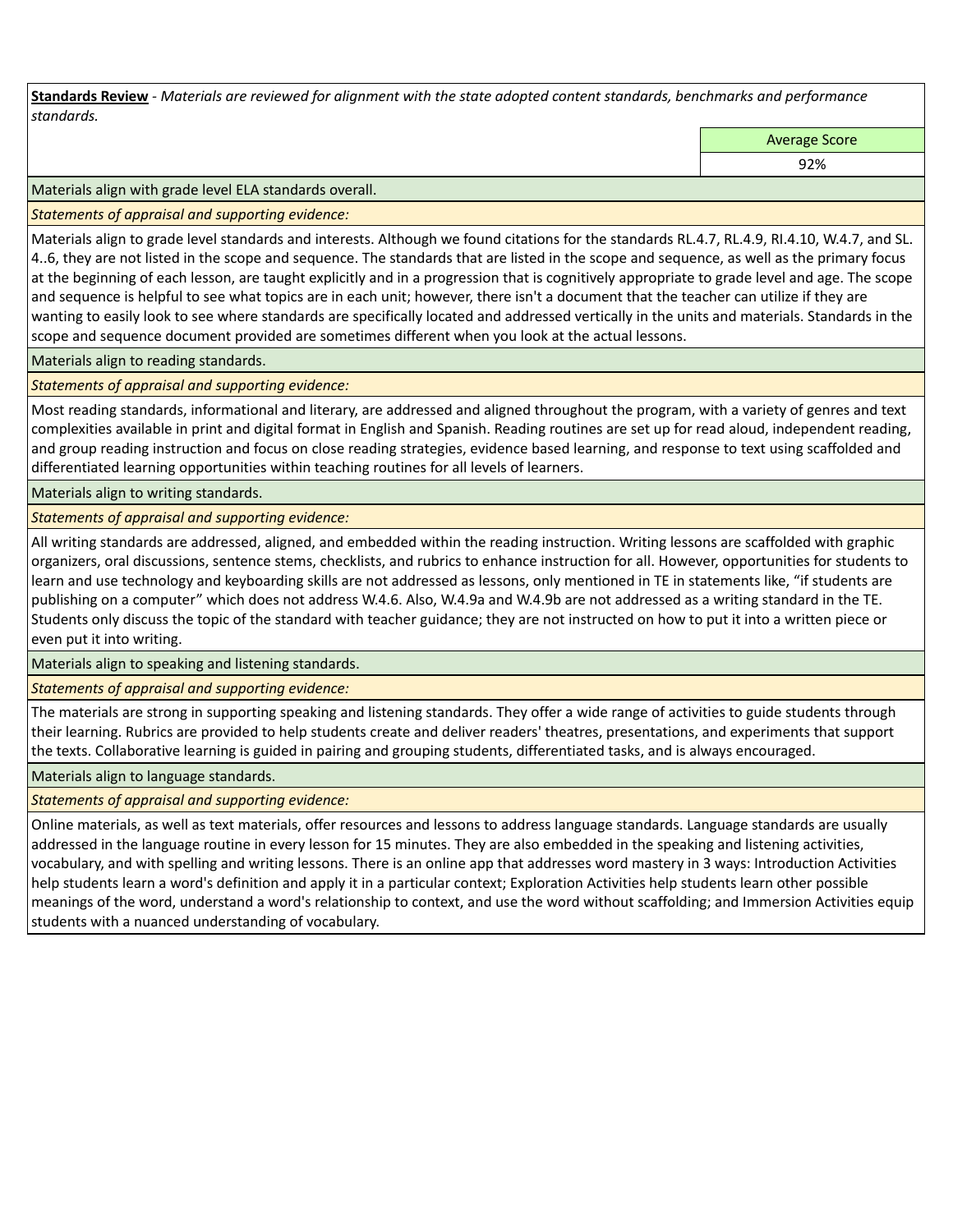**Structured Literacy Review** *- Materials are reviewed for relevant criteria pertaining to the support for teachers and students in the components of structured literacy.*

Average Score

99%

Materials are informed by and based on the Science of Reading; reflect evidence-based teaching principles; and reflect evidence-based elements of structured literacy.

*Statements of appraisal and supporting evidence:*

Materials are paced and structured so that foundational skills and concepts are reviewed and introduced first and mastered before more complex skills are introduced. Teacher instruction is explicit and uses an I do, We do, You do routine during introduction to content, guided independent reading routines, and close reads. Writing, Reading, Vocabulary, Comprehension, Grammar, Morphology and Spelling (with activities that include Phonics) are routine in every lesson, but Phonemic awareness is not addressed in core instruction. It is only found in Intervention Toolkit for students in need of remediation.

**ELA Content Review** *- Materials are reviewed for relevant criteria pertaining to the support for teachers and students in the specific content area reviewed.*

> Average Score 97%

Materials provide sequential, cumulative instruction and practice opportunities for a full range of foundational skills.

## *Statements of appraisal and supporting evidence:*

Units and lessons follow the same routine that include Speaking and Listening, Reading, Language, and Writing. The six syllables are apparent in the spelling list introduction for every unit, with the teacher saying the word, sounding out syllable by syllable and naming each letter as she spells on a chart. Also on the chart is the pronunciation of the word labeled as CK Code and the Syllable Type. Affixes are introduced and taught in multiple units and lessons with routines and practice to apply them to word recognition and meaning. In the Intervention Toolkit, there are more remedial lessons for students struggling to master foundational skills that cover phonemic awareness, letter-sound knowledge, simple and complex patterns, multisyllabic words, fluency and comprehension. There is also a decoding and encoding remediation guide as well.

Materials provide a selection and range of high-quality texts worthy of students' time and attention, exhibiting exceptional craft and thought and/or providing useful information.

*Statements of appraisal and supporting evidence:* 

The materials provide a range of high quality and rigorous texts. Adequate guidance and resources are provided for the teacher to scaffold and support ELLs and struggling learners as well as challenge advanced learners. The Pause Points offer remediation opportunities after teacher score assessments for students who need them as well. There are a wide variety of genres included, such as informational texts, biographies, poems, plays, short stories, and novel excerpts delivered during read aloud, whole group reading, small group reading, and independent reading. Texts are available in print and digitally in the CKLA Hub Library and also as an audio in English only.

Questions in the materials are high-quality text-dependent and text-specific questions. The overwhelming majority of these questions are text-specific and draw student attention to the particulars in the text.

*Statements of appraisal and supporting evidence:* 

Teachers are guided to ask different types of questions that are inferential, literal, and evaluative and always based on text. Students are expected to give text-specific evidence to support their answers to the questions both verbally and/or in writing. Close Reads are modeled and carried out throughout the whole program with graphic organizers and classroom charts to aid in organization of information being read and taught.

Materials provide scaffolding and supports to enable students' learning of English language arts.

*Statements of appraisal and supporting evidence:*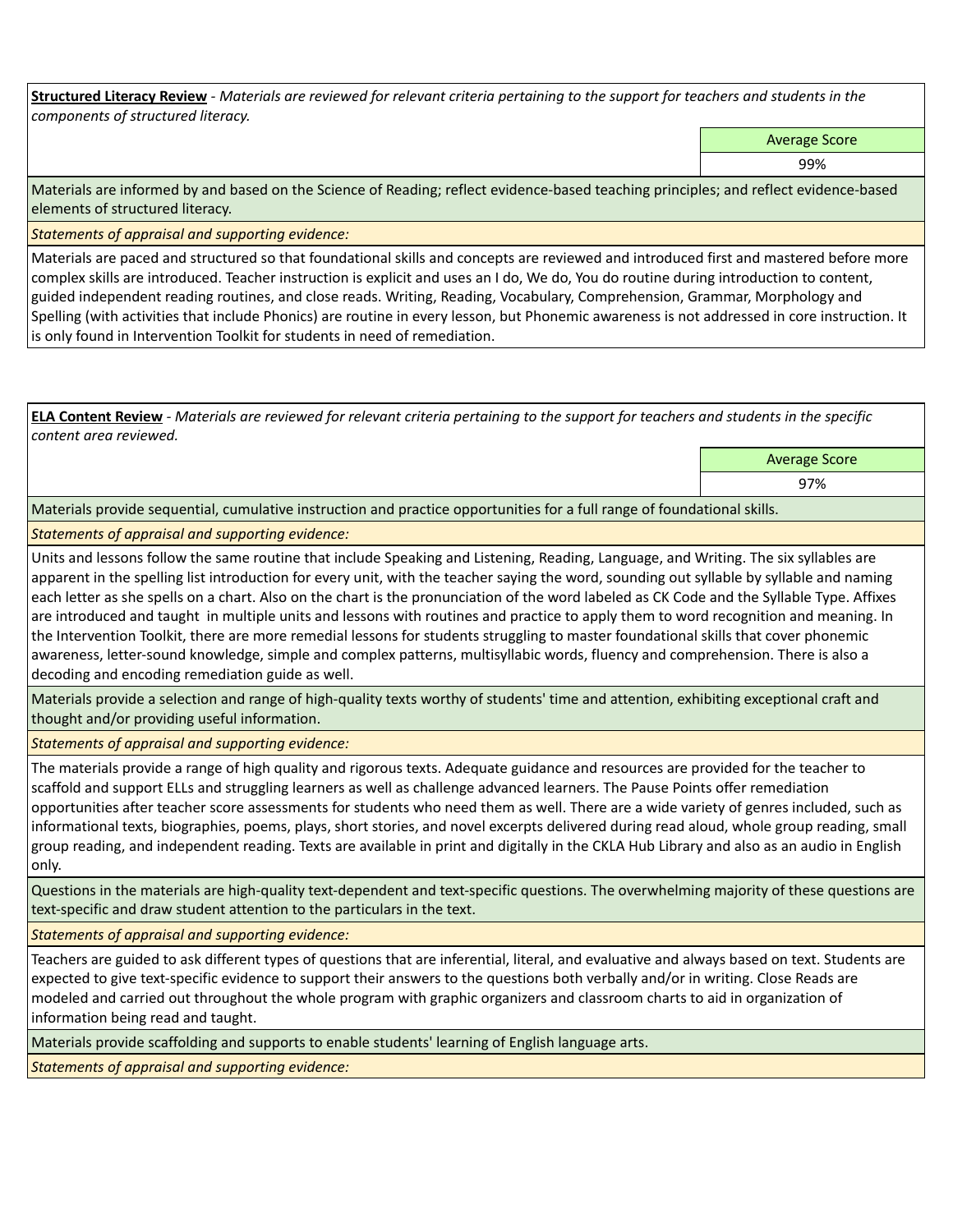The Universal Access Guidance portion helps students master standards. Sidebar References and Pause Points throughout the lessons also allow for opportunities for additional support they need to explore concepts and present content in a different way for deeper understanding and build background knowledge. Graphic organizers, anchor charts, and activity pages help with scaffolding, differentiated instruction, and language support.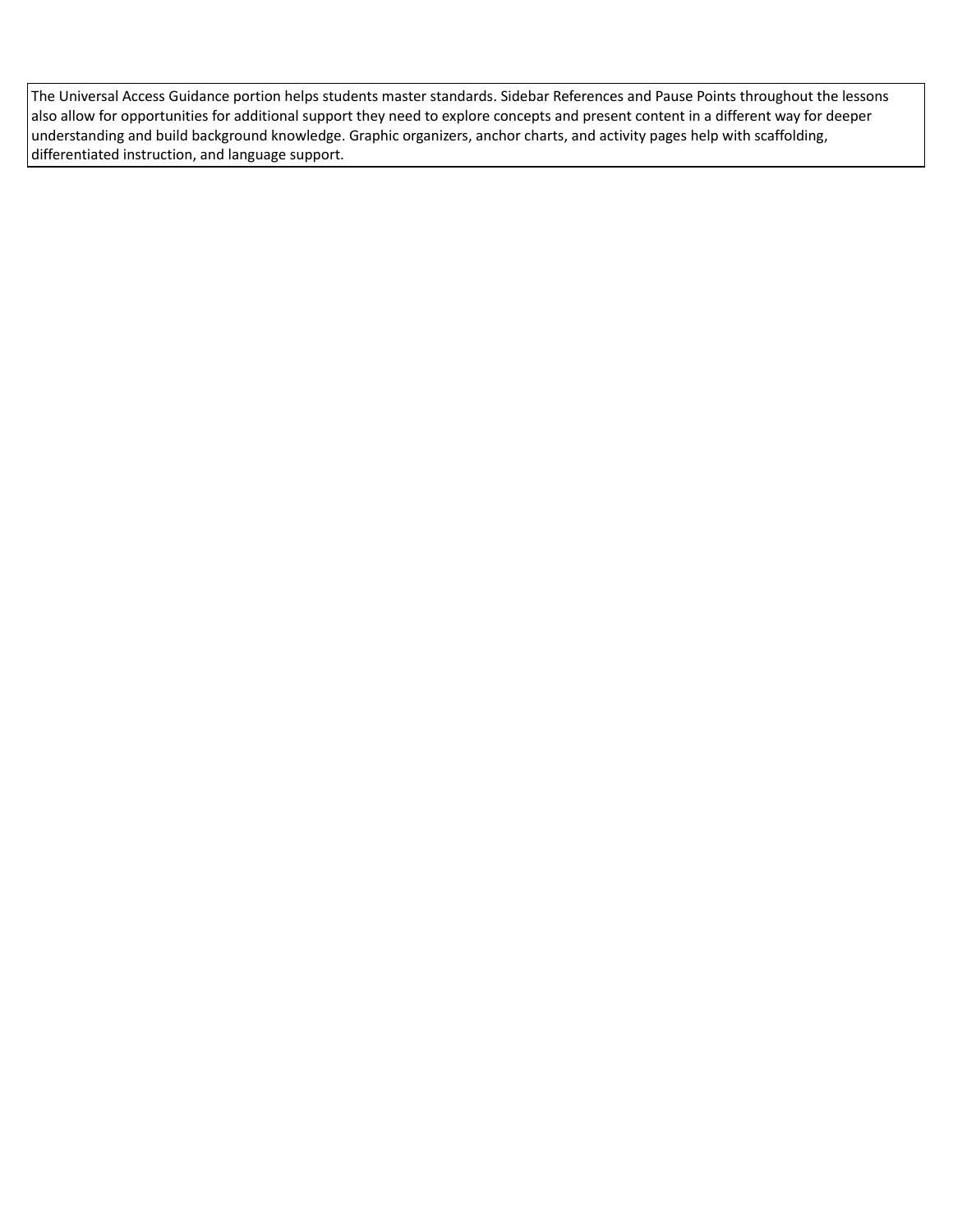**All Content Review** *- Materials are reviewed for relevant criteria pertaining to the support for teachers and students in the material regarding the progression of the standards, lesson structure, pacing, assessment, individual learners and cultural relevance.*

Average Score

96%

Materials are coherent and consistent with the standards that all students should study in order to be college and career ready.

*Statements of appraisal and supporting evidence:*

The materials are consistent with Fourth Grade standards. The texts vary from unit to unit, are rigorous and challenging, and enable higher level questioning for depth of knowledge. Lessons give constant attention to the essential reading components and strategies, and all lessons and tasks build upon the texts being read. Vocabulary lessons are strong and have a consistent routine to promote vocabulary development and word acquisition. Grammar and language lessons are also evident, along with the expectation that reading content, vocabulary, grammar and language lessons are transferred to writing tasks.

Materials are well designed and take into account effective lesson structure and pacing.

*Statements of appraisal and supporting evidence:*

The lesson design has routines and procedures that are clear and easy to follow and stay consistent in each lesson in every unit. At the beginning of every lesson, the materials set the stage for learning by providing the focus of the lesson for the teacher and support they might need with that lesson, along with clear objectives, materials to prepare ahead of time with visuals, and options to differentiate activities if needed. The sidebars also offer on demand differentiated suggestions as the lesson is happening as well as remediation suggestions after unit assessments.

Materials support teacher planning, learning, and understanding of the standards.

*Statements of appraisal and supporting evidence:*

The standards are integrated within each of the lessons and spiral within tasks, although they aren't stated in the focus. The lessons use the language of the standards with clearly defined objectives. The assessments are aligned with the activities, lessons, and standards. The teacher support materials also use the language of the standards, which helps to keep instruction aligned.

Materials offer teachers resources and tools to collect ongoing data about student progress on the standards.

*Statements of appraisal and supporting evidence:*

The Otus (online assessment program) collects ongoing data about student progress on the standards. There is a weekly fluency routine available for at home practice and fluency assessments with a scoring guide. The Intervention Toolkit is a comprehensive resource to help teachers provide tiered support using materials directly aligned to Amplify CKLA core instruction. In every lesson, there are informative assessments listed for teachers to evaluate daily, and are also differentiated activities for students to access the content at their level. The core content targeted in the domain is assessed in a separate Content Assessment. Pausing Points present opportunities to remediate, reinforce, or extend the content and skills taught.

Materials support effective use of technology to enhance student learning.

*Statements of appraisal and supporting evidence:*

Technology is used throughout to enhance student learning. There are Digital Image Projections, Web based videos, online student hub activities for independent practice, and audio recordings. ReadWorks articles extend students' knowledge of content areas, deepening their understanding and helping them develop rich vocabulary and content knowledge. The Quest App is an interactive program that fosters an exciting environment for student writing. Through writing, students connect with the Contraption and solve its puzzles.

Materials can be easily customized for individual learners.

*Statements of appraisal and supporting evidence:* 

Lessons support a structured literacy approach, giving students multiple ways to practice. Formative assessment is embedded in every lesson. Lessons are scaffolded for all levels of reading, and sidebars give strategies for emerging, expanding, and bridging opportunities within each section of each lesson. Formative Assessments (end of unit, mid year, end of year, etc.) are not customizable for all learners. These types of assessments mimic standardized tests and advise teachers to encourage students as they take them independently without providing any assistance or scaffolding.

Materials give all students extensive opportunities and support to explore key concepts.

*Statements of appraisal and supporting evidence:*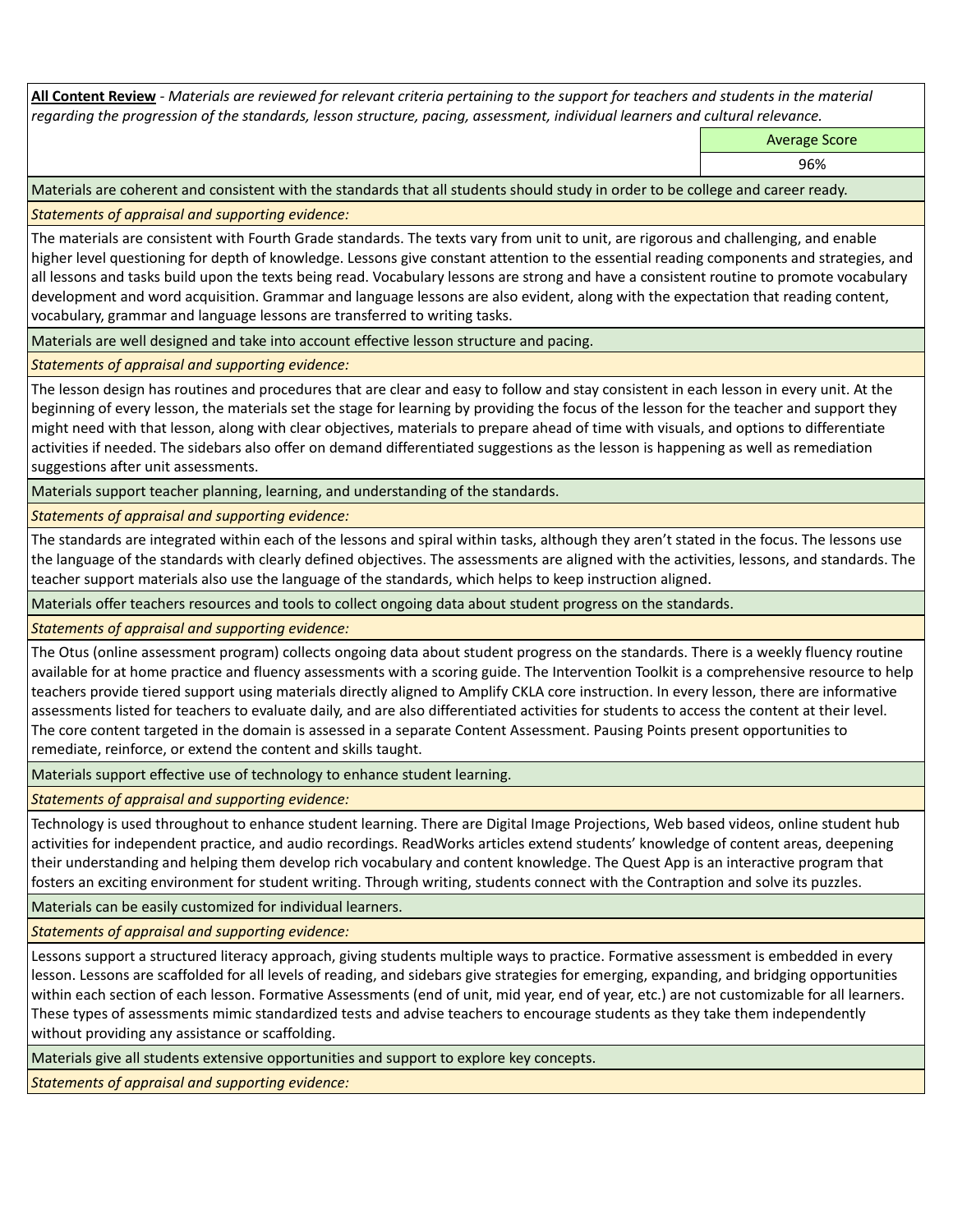The Advance Preparation portion in the teacher edition provides segment by segment guidance, links to resources, digital components, universal access guidance, and additional notes to help students master standards. Sidebar References and Pause Points throughout the lessons also allow for opportunities for additional support they need to explore concepts and present content in a different way for deeper understanding. Grouping and pairing guidance is also strategic so that all students have access to content and key concepts as well.

Materials take into account cultural perspectives.

*Statements of appraisal and supporting evidence:*

There are many cultural perspectives represented in the text, including but not limited to Native American, Puerto Rican, Islamic, Christian, and African American. However, to increase equity in learning, in this textbook review for New Mexico, it would be beneficial to see more Hispanic culture and history represented within the materials and unit lessons.

Materials include a culturally responsive lens.

*Statements of appraisal and supporting evidence:*

Routines for instruction (Read Aloud, independent, and small group reading) are constantly providing questions that build background, allowing students to make real life personal connections to the text and ways to compare it to their culture. Small writing tasks and the beginning and middle of units allow students to build on their own experiences first, in order to connect with the text and larger culminating writing task towards the end of a unit.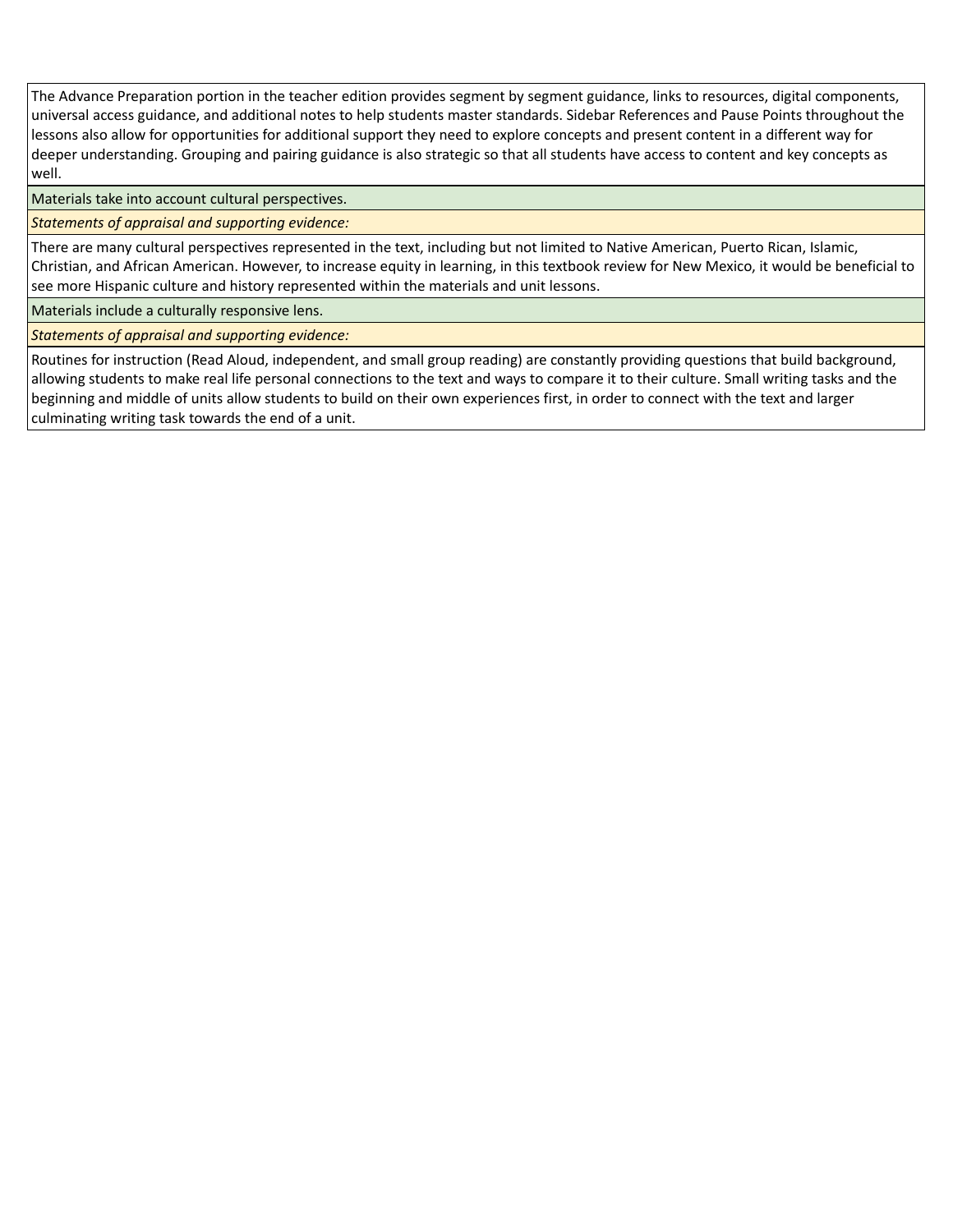**Reviewers' Professional Summation** *- These materials are reviewed by Level II and Level III educators from across New Mexico. The reviewers have brought their knowledge, experience and expertise into the review of these materials. They offer here their individual summary of the material as a whole.*

Reviewer #: 4

*Background and experience:*

Reviewer is a teacher with 18 years experience teaching K-5 and Leadership with Instructional Materials roles. Master's degree in Educational Leadership in Administration..

*Professional summary of material:*

The Amplify CKLA, 2nd edition, provides a comprehensive skills and standard based curriculum. There are eight units that are organized around integrated units of instruction. Many units have literary or informational text, while others offer texts connected by a domain or genre. The texts are rigorous and challenging, enabling higher level questioning for depth of knowledge. Cultural perspectives are represented in the texts. Materials lack emphasis on Hispanic culture for New Mexican students to see themselves represented in the text. Routines for instruction (read alouds, independent, and small group reading) are constantly providing explicit directions and questions that build background, allowing students to make real life personal connections to the text. The instruction is planned out in a systematic way to progress with a deeper understanding of the material presented. Lessons are scaffolded and the sidebar gives strategies for emerging, expanding, and bridging opportunities for each lesson. Morphology is stressed and covered at this grade level. The online components provide assessment opportunities as well as activities for students to engage in learning in the CKLA Hub. The program has Spanish materials available.

Reviewer #: 5

*Background and experience:*

Reviewer is a Level II teacher with 10 years experience in grades 1-5, the last 7 years focusing on 4-5.

*Professional summary of material:*

The materials provide extensive and differentiated support for student learning and teacher planning. They contain diverse and wellcrafted reading selections that are, for the most part, aligned with 4th grade CCSS and NM State Standards. The reading materials facilitate student engagement as they serve as an anchor for all the reading, writing, speaking and listening tasks. Social Studies and Science content is also embedded within the reading and writing tasks. One best student practice reflected in the materials is the routines set for read alouds, whole group, small group and independent reading. The teacher is always frontloading vocabulary, and guided questioning is always scaffolded and requires student responses to be based on textual evidence. These questions are always formulated using DOK levels and language. All student materials are available in English and Spanish in print (readers and workbooks), digitally and an audio version (English only).

Phonics, language, and writing instruction is explicit and cumulative and always based on anchor text and topic of the unit. Along with explicit, direct instruction, there are always 3 options to differentiate materials and tasks so that all levels of learners are either supported or challenged. Other online resources include a Vocab App that allows students to work on vocabulary acquisition through various games and activities. The idea is to expose students to strategies and words over and over until mastery is met. A weekly fluency packet is also available for download, and students are to take a one page text per week to practice at home and come back with it on Fridays ready to read aloud.

Materials are grounded in a structured literacy format and core instruction has a routine for teaching Phonics, Vocabulary, Fluency, and Reading Comprehension, but lacks direct instruction and routines for Phonemic Awareness due to higher grade level and expectations coming into grade level. Phonemic Awareness instruction is provided in the online Intervention Toolkit; however, that is only for specific students who are already below grade level in reading. There is also a Decoding and Encoding Remediation Guide to address foundational skills for struggling readers.

The materials address culturally and linguistically diverse students and families by providing weekly family letters in both English and Spanish that explain the objectives for the week, spelling words, and how to help students at home.

| Reviewer#:                                                                     |  |  |  |
|--------------------------------------------------------------------------------|--|--|--|
| <b>Background and experience:</b>                                              |  |  |  |
| Reviewer is a veteran teacher of 23 years with experience teaching grades 2-6. |  |  |  |
| <b>Professional summary of material:</b>                                       |  |  |  |